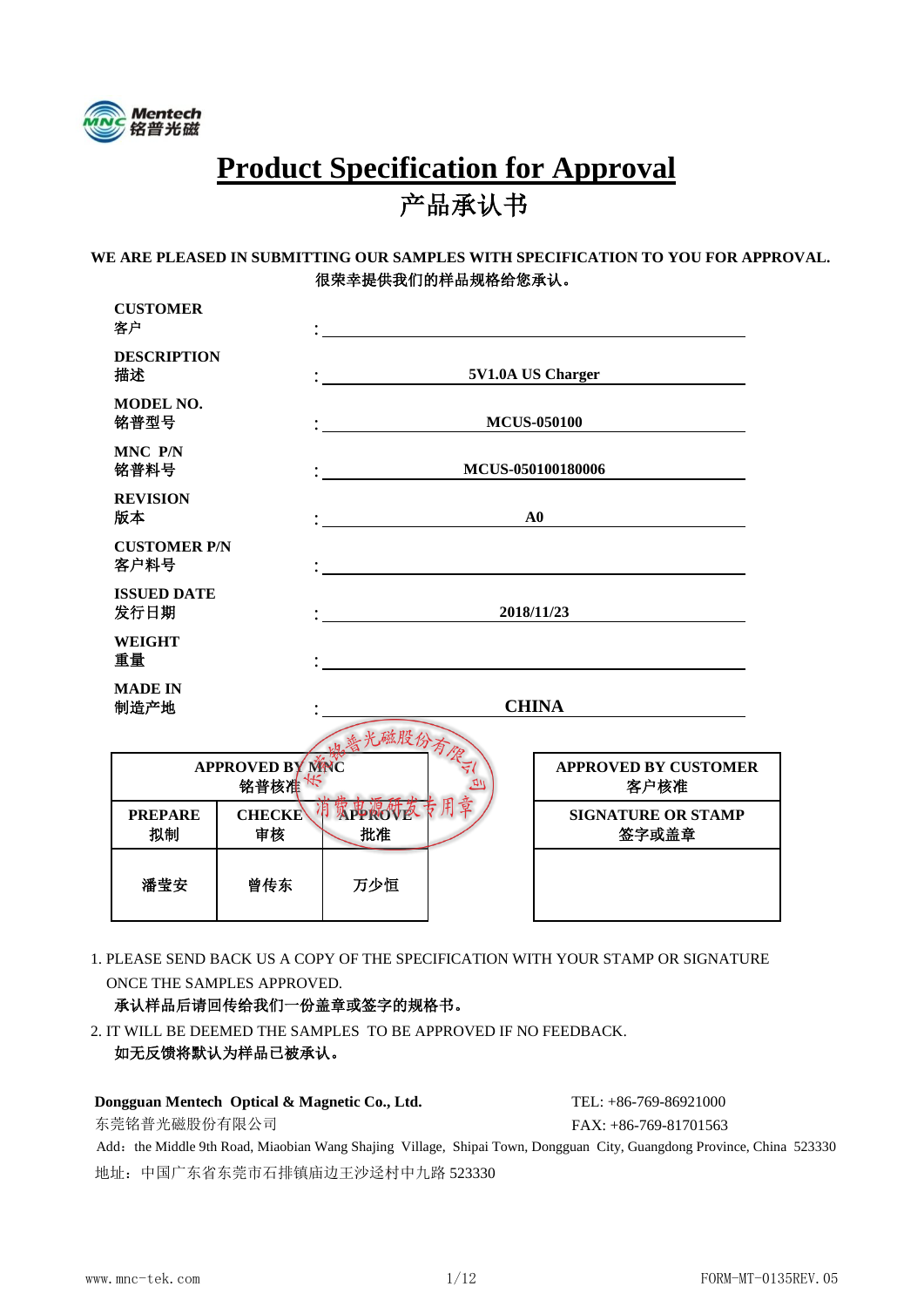

| <b>CHANGE RECORDS</b><br>变更记录 |            |                                      |            |  |  |  |  |
|-------------------------------|------------|--------------------------------------|------------|--|--|--|--|
| $\mathbf{P}/\mathbf{N}$<br>料号 | REV.<br>版本 | <b>Description of Change</b><br>变更内容 | Date<br>日期 |  |  |  |  |
| MCUS-050100180006             | ${\rm A}0$ | FIRST ISSUE 初版发行                     | 2018/11/23 |  |  |  |  |
|                               |            |                                      |            |  |  |  |  |
|                               |            |                                      |            |  |  |  |  |
|                               |            |                                      |            |  |  |  |  |
|                               |            |                                      |            |  |  |  |  |
|                               |            |                                      |            |  |  |  |  |
|                               |            |                                      |            |  |  |  |  |
|                               |            |                                      |            |  |  |  |  |
|                               |            |                                      |            |  |  |  |  |
|                               |            |                                      |            |  |  |  |  |
|                               |            |                                      |            |  |  |  |  |
|                               |            |                                      |            |  |  |  |  |
|                               |            |                                      |            |  |  |  |  |
|                               |            |                                      |            |  |  |  |  |
|                               |            |                                      |            |  |  |  |  |
|                               |            |                                      |            |  |  |  |  |
|                               |            |                                      |            |  |  |  |  |
|                               |            |                                      |            |  |  |  |  |
|                               |            |                                      |            |  |  |  |  |
|                               |            |                                      |            |  |  |  |  |
|                               |            |                                      |            |  |  |  |  |
|                               |            |                                      |            |  |  |  |  |
|                               |            |                                      |            |  |  |  |  |
|                               |            |                                      |            |  |  |  |  |
|                               |            |                                      |            |  |  |  |  |
|                               |            |                                      |            |  |  |  |  |
|                               |            |                                      |            |  |  |  |  |
|                               |            |                                      |            |  |  |  |  |
|                               |            |                                      |            |  |  |  |  |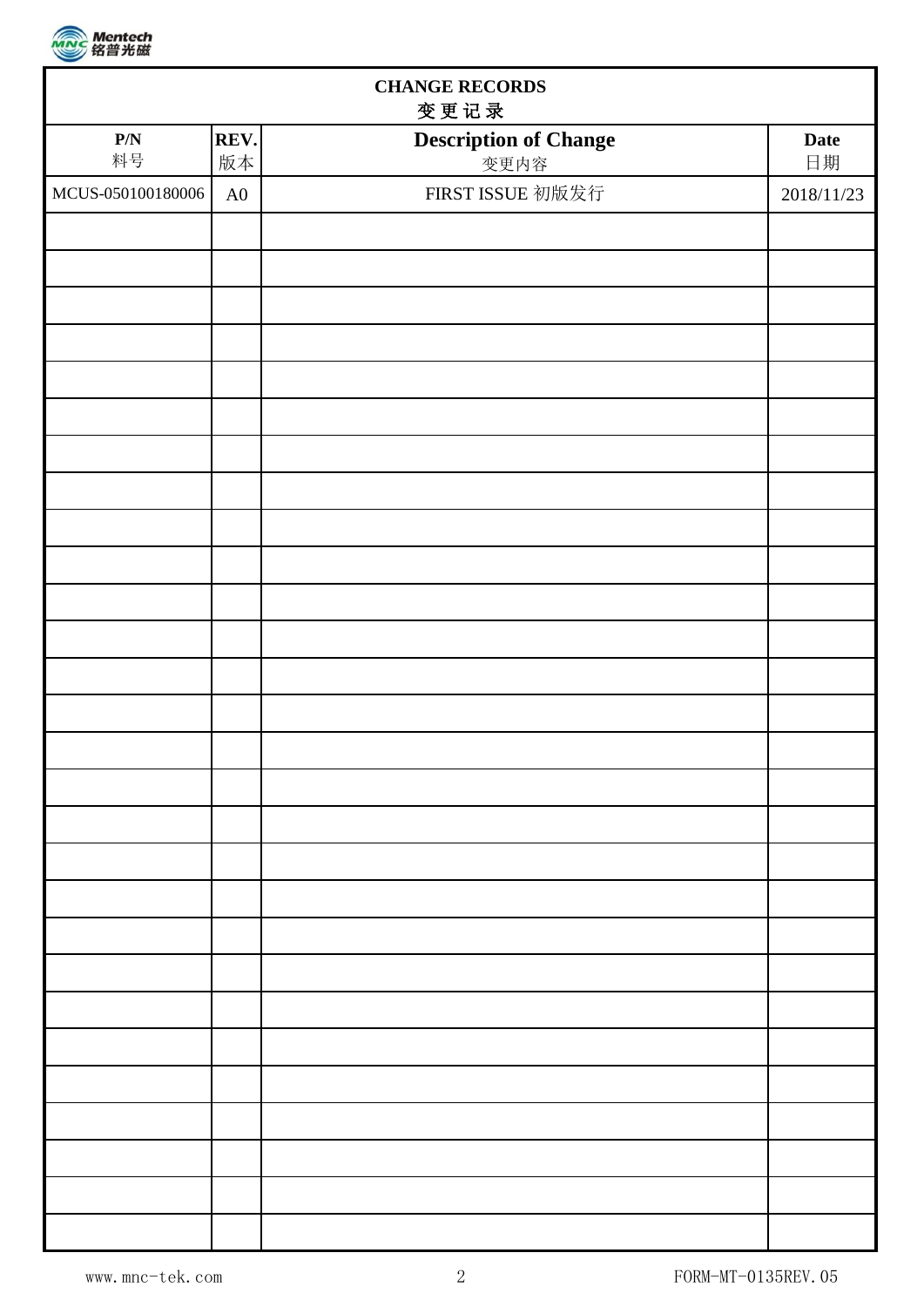

| Contect 目录 |  |  |  |  |  |
|------------|--|--|--|--|--|
|            |  |  |  |  |  |
|            |  |  |  |  |  |
|            |  |  |  |  |  |
|            |  |  |  |  |  |
|            |  |  |  |  |  |
|            |  |  |  |  |  |
|            |  |  |  |  |  |
|            |  |  |  |  |  |
|            |  |  |  |  |  |
|            |  |  |  |  |  |
|            |  |  |  |  |  |
|            |  |  |  |  |  |

|                        |                             | ЦĽ | 期 |
|------------------------|-----------------------------|----|---|
| ັ<br>ັ<br>$\checkmark$ | 501001.<br><b>0006</b><br>× |    |   |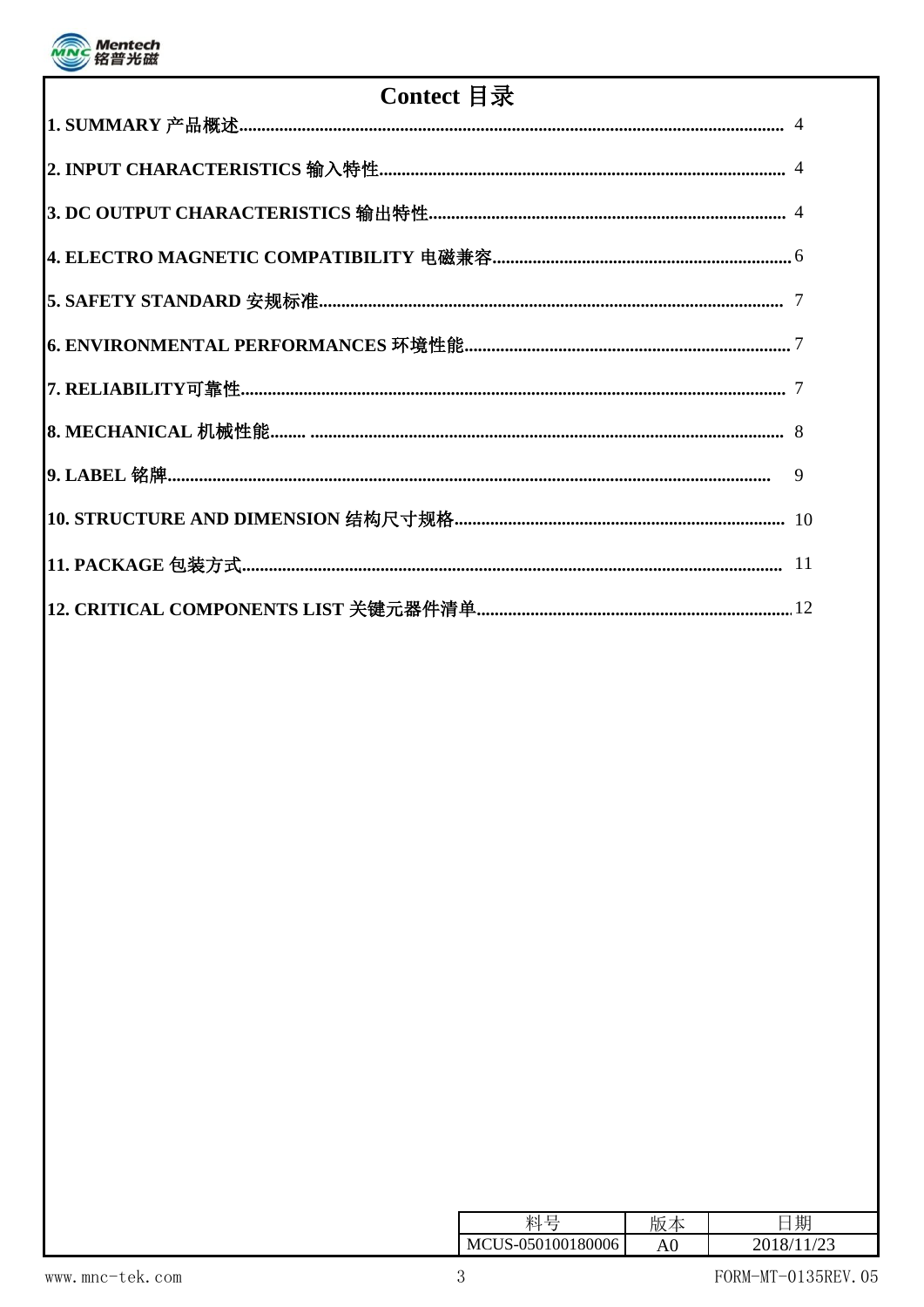

| 1. SUMMARY 产品概述                            |                                                                  |                       |
|--------------------------------------------|------------------------------------------------------------------|-----------------------|
|                                            | 1.1 Description 类型<br>□Adapter-Wall Mount插墙式适配器                  | □LED Driver LED电源     |
|                                            | □Adapter-Desk-Top桌面式适配器                                          | ☑Charger充电器           |
|                                            | □Open Frame裸板                                                    | □Others其他             |
|                                            | 1.2 The product should meet the RoHS and REACH<br>产品符合RoHS和REACH |                       |
|                                            | 1.3 Class of equipment 安全等级                                      |                       |
| The product image is for reference purpose | $\Box$ Class II<br>$\Box$ Class I<br>$\Box$ Class $\rm III$      | $\Box$ Not Classified |

 please subject to our available products.】 【图片供参考,请以实物为准。】

### **2. INPUT CHARACTERISTICS** 输入特性

| Item                   | Units | Minimum | Normal    | Maximum | Remark                                                  |
|------------------------|-------|---------|-----------|---------|---------------------------------------------------------|
| 项目                     | 单位    | 最小      | 额定值       | 最大      | 备注                                                      |
| Input voltage          | Vac   |         | 100-240   | 264     |                                                         |
| 输入电压                   |       | 90      |           |         |                                                         |
| <b>Input Frequency</b> | Hz    | 47      | $50 - 60$ | 63      |                                                         |
| 输入频率                   |       |         |           |         |                                                         |
| <b>Input Current</b>   | A     |         |           | 0.3     | at $100\text{Vac}/60\text{Hz}$ ~240Vac/50Hz             |
| 输入电流                   |       |         |           |         |                                                         |
| <b>Inrush Current</b>  |       |         |           |         |                                                         |
| 浪涌电流                   | A     |         |           | 50      | No damage, cold start, at 240Vac input $& 25^{\circ}$ C |

# **3. OUTPUT CHARACTERISTICS** 输出特性

### **3.1 Output voltage and current** 输出电压与电流

|           |           | Rated output voltage   Rated output current   Output voltage range | Ripple & Noise |
|-----------|-----------|--------------------------------------------------------------------|----------------|
| 额定输出电压(V) | 额定输出电流(A) | 输出电压范围(V)                                                          | 纹波噪声(mVpp)     |
|           |           | $+4.7\sim+5.3$                                                     | <200           |

Ripple & Noise:Measurement is done by 20MHz bandwidth oscilloscope and the output paralleled a 0.1uF ceramic capacitor and a 10uF aluminum electrolytic capacitor. (test condition: 25℃,rated input and rated output) 纹波噪声:量测时示波器选用20MHz带宽限制,输出端并联0.1uF陶瓷电容与10uF铝电解电容。 (测试条件:环境温度25℃,额定输入和额定输出)

| Parameter  | Min current | Rate current | Peak load current | Test mode |
|------------|-------------|--------------|-------------------|-----------|
| 参数         | 最小电流        | 额定电流         | 峰值负载电流            | 测试模式      |
| CC:5V      | JΑ          |              |                   | w         |
| $\gamma$ . |             |              |                   | -         |

### **3.2 Line/Load Regulation** 线性**/**负载调整率

| Jutput/<br>输出 |       | Load condition<br>'负载条件 | <b>Load Regulation</b><br>/负载调整率 | Line Regulation<br>/线性调整率 |
|---------------|-------|-------------------------|----------------------------------|---------------------------|
| Rate          |       | Min Load Max Load       |                                  |                           |
| $+5V$         | 0 O A | ΙA                      | $+5\%$                           | $+5%$                     |
|               |       |                         |                                  |                           |

| 期<br>$\overline{ }$<br>$\overline{\phantom{0}}$<br>止口<br>HJX.<br>⚠<br>— | - Alzan |
|-------------------------------------------------------------------------|---------|
| $\sim$<br>80006<br>OC<br>AU<br>∠∪<br>--                                 | 1M/L    |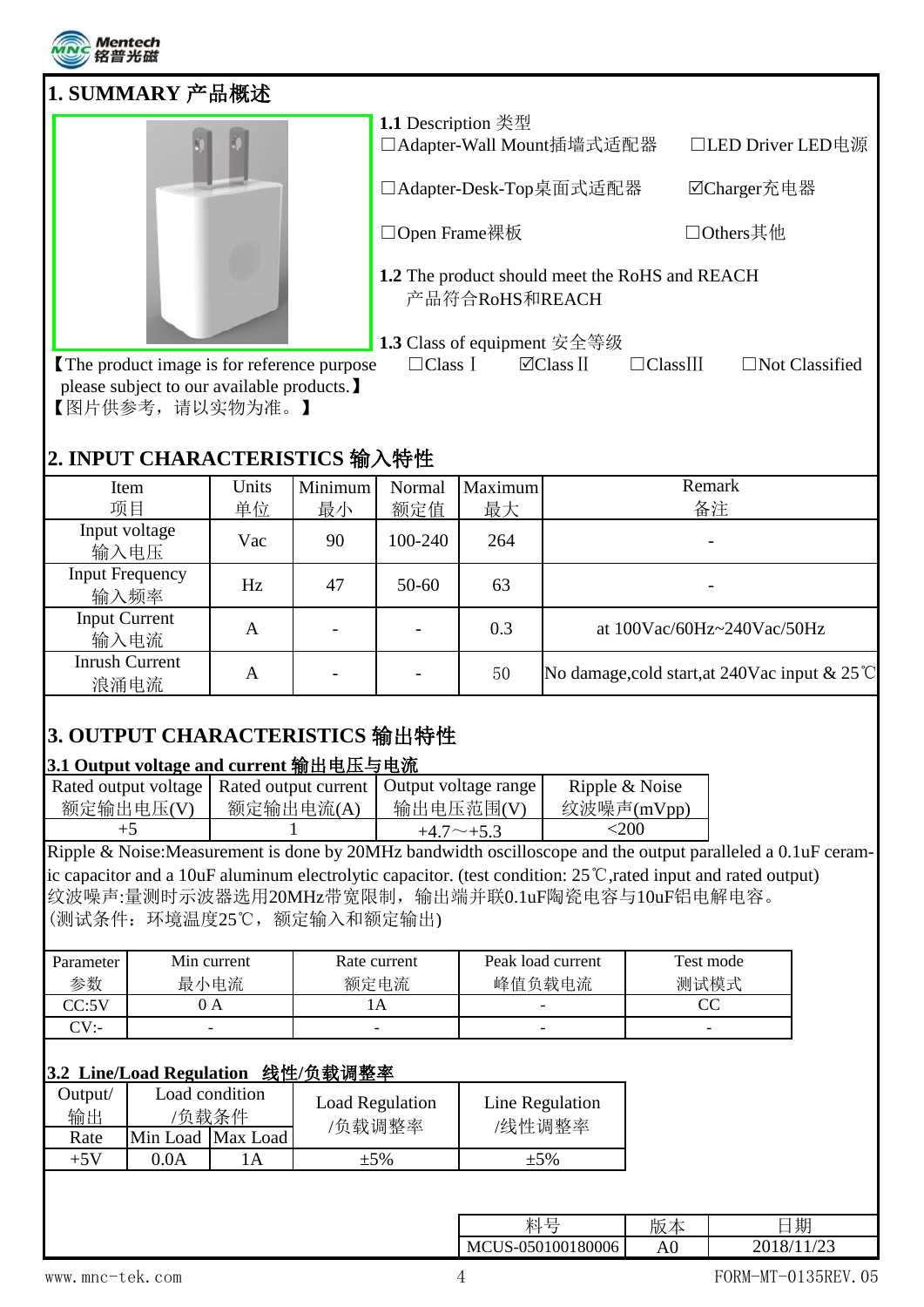

#### **3.3 Dynamic response** 动态响应

The Dynamic output voltage range is rated output voltage  $\pm 10\%$ . The load of 25% to 75% and change at a rate of about 0.1A/usec and frequency of the dynamic load is 50Hz .

在动态负载变化速率 0.1A/usec, 频率为50Hz, 负载为25%~75%时, 输出动态电压范围为额定输出电压的  $±10\%$  。

#### **3.4 Output overshoot** 输出过冲

Overshoot voltage less than output voltage 10% at 100-240Vac rated input. 在额定输入100-240Vac条件下,输出过冲电压小于输出电压的 10% 。

#### **3.5 Turn on delay time** 开机延迟时间

 3 S max. @ 115Vac input & rated load. 开机延迟时间小于 3 S@115Vac&额定负载。

#### **3.6 Rise time and Fall time** 输出上升时间和下降时间

At rated load, Rise time shall be  $\leq 100$  mS; Fall time shall be  $\leq 100$  mS. 在额定负载下,输出上升时间 ≤100 mS;输出下降时间 ≤100 mS;

#### **3.7 Hold up time** 输出保持时间

 5 mS min @230Vac/50Hz input & rated load. 在输入230Vac/50Hz &额定负载时输出保持时间最少 5 mS。

#### **3.8 Efficiency** 电源效率

|                                   |           | Efficiency能效                               |                       |                         | <b>DOE</b>           |                     | CoC <sub>V5</sub>     | <b>Remark</b>         |
|-----------------------------------|-----------|--------------------------------------------|-----------------------|-------------------------|----------------------|---------------------|-----------------------|-----------------------|
| <b>Item项目</b>                     |           |                                            |                       | $\overline{\mathsf{V}}$ | VI                   | Tier 1              | Tier 2                | 备注                    |
| Output voltage输出电压(V)             |           |                                            | 5                     |                         | 5                    |                     |                       | Burn-in 30            |
| Output current输出电流(A)             |           |                                            |                       |                         |                      |                     |                       | minutes               |
| Output power输出功率(W)               |           | 5                                          |                       | 5                       |                      |                     |                       |                       |
| Efficiency电源效率(%)                 |           |                                            |                       |                         | 73.62                |                     |                       | $&115$ Vac/           |
| 10% Load Efficiency 10% 负载电源效率(%) |           |                                            |                       |                         |                      |                     |                       | 60Hz,230              |
|                                   |           | No-load power consumption空载功耗(W)           |                       |                         | 0.1                  |                     |                       | Vac/50Hz              |
|                                   |           | Note: the calculation formula is as follow |                       |                         |                      |                     |                       |                       |
| 注:                                | 计算公式如下    |                                            |                       |                         |                      |                     |                       |                       |
|                                   |           | <b>DOE</b>                                 |                       | CoC <sub>VI</sub>       |                      |                     |                       |                       |
|                                   |           | $\mathbf V$                                |                       | VI                      | Tier 1               |                     |                       | Tier 2                |
|                                   | >6V       | $\geq$ 0.0626 <sup>*</sup> ln(Po)          | $\geq 0.071*ln(PO)$ - |                         | $\geq 0.0626*ln(Po)$ |                     | $\geq 0.071*ln(PO)$ - |                       |
|                                   | full load | $+0.622$                                   | $0.0014*Po+0.67$      |                         | $+0.646$             |                     | $0.00115*Po+0.67$     |                       |
| 1W < P <sub>0</sub>               | >6V       |                                            |                       |                         | $\geq$ 0.0626*ln(Po) |                     | $\geq 0.071*ln(PO)$ - |                       |
| ≤49W                              | 10% load  |                                            |                       |                         | $+0.546$             |                     | $0.00115*Po+0.570$    |                       |
|                                   | $\leq 6V$ | $\geq 0.075*ln(PO)$                        | $\geq$ 0.0834*ln(Po)  |                         | $\geq$ 0.0755*ln(Po) |                     | $\geq 0.0834*ln(P0)$  |                       |
|                                   | full load | $+0.561$                                   | $-0.0014*Po+0.609$    |                         |                      | $+0.586$            | $-0.00115*Po+0.609$   |                       |
|                                   | $\leq 6V$ |                                            |                       |                         |                      | $\geq 0.072*ln(PO)$ |                       | $\geq$ 0.0834*ln(Po)- |
|                                   | 10% load  |                                            |                       |                         | $+0.500$             |                     | $0.00127*Po+0.518$    |                       |
|                                   |           |                                            |                       |                         |                      |                     |                       |                       |

#### **3.9 Over Current Protection** 过流保护

At 100-240Vac input, OCP rang is 1.1~2.0 A.

在输入电压100-240Vac 条件下过流保护范围为 1.1~2.0 A。

|                   | $\cdots$<br>н |
|-------------------|---------------|
| MCUS-050100180006 |               |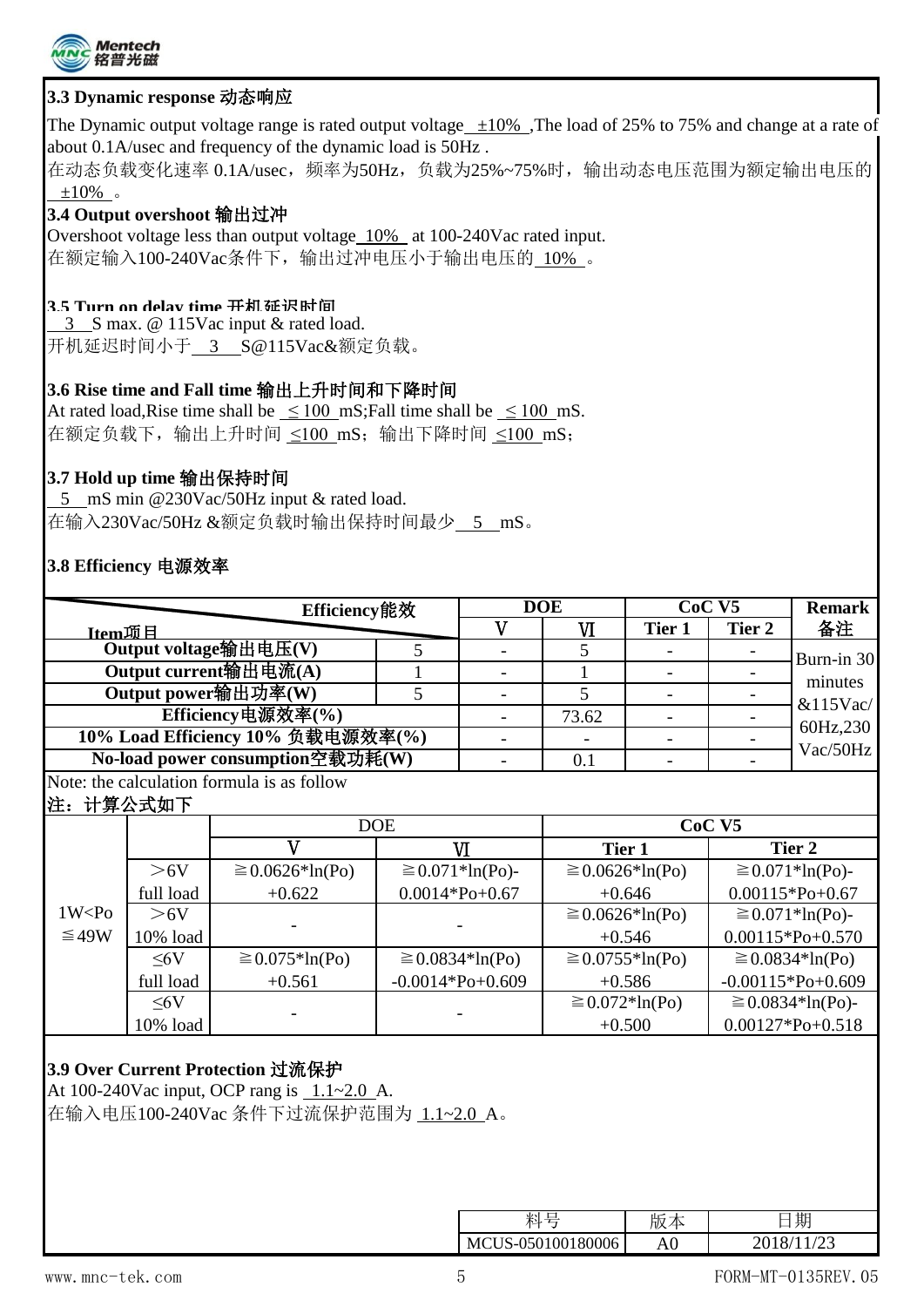

#### **3.10 Over Voltage Protection** 过压保护

The power has the OVP function at the rated input voltage and could self-recovering when the fault condition is removed.

在额定输出电压下适配器有过压保护功能,当故障状态移除时能自我恢复。

#### **3.11 Short Circuit Protection** 短路保护

The input power shall decrease when the output rail short, the power supply shall no damage, and shall be selfrecovery when the fault condition is removed.

当输出短路时,产品输入功率降低且不会损坏,当短路情况解除后,产品将会自动恢复正常。

### **4. ELECTRO MAGNETIC COMPATIBILITY** 电磁兼容

**4.1 Radiated Emission** 电磁辐射干扰 Test criteria(测试标准): EN55032/FCC Part 15, class B/ GB9254.

**4.2 Conducted Emission** 电磁传导干扰 Test criteria(测试标准): EN55032/FCC Part 15, class B/ GB9254.

#### **4.3 Electrostatic Discharge(ESD)** 静电抗扰

EN 55024:2010; IEC 61000-4-2:2008 Air Discharge(空气放电): ±8 KV Contact Discharge(接触放电): ±4 KV Performance Criteria(性能标准) B

**4.4 Radio-Frequency Electromagnetic Field Amplitude Modulated(RS)** 辐射抗扰 EN 55024:2010; IEC 61000-4-3:2006+A1+A2 80MHz to 2700MHz ;10V/m ;80% and 1.0kHz Modulation(level 3) Performance Criteria(性能标准) A

**4.5 Electrical Fast Transient/Burst (EFT)** 电快速瞬变脉冲群

EN 55024:2010; IEC 61000-4-4:2004 Power line: ±1 KV Performance Criteria(性能标准) B

#### **4.6 Lightning Surge Attachment** 雷击抗扰

EN 55024:2010; IEC 61000-4-5:2005 Differential mode standard(差模标准): ±1.0 KV Common mode standard(共模标准): ±1.0 KV Performance Criteria(性能标准) B

#### **4.7 Radio-Frequency Continuous Conducted(CS)** 传导抗扰

EN 55024:2010: EN61000-4-6:2008 0.15-80 MHz, 3V/m, 80%AM,1KHz Performance Criteria(性能标准) A

#### **4.8 Voltage Dips and Interruptions** 电压跌落变化

EN 55024:2010; IEC 61000-4-11:2004 Voltage Dips, 30% reduction- 10ms, Performance Criterion(性能标准) B, 60% Reduction – 100ms, Performance Criterion(性能标准) C, Voltage Interruptions>95% Reduction- 5000ms, Performance Criterion(性能标准) C.

|                   | ۳۳ |      |
|-------------------|----|------|
| MCUS-050100180006 |    | /2.3 |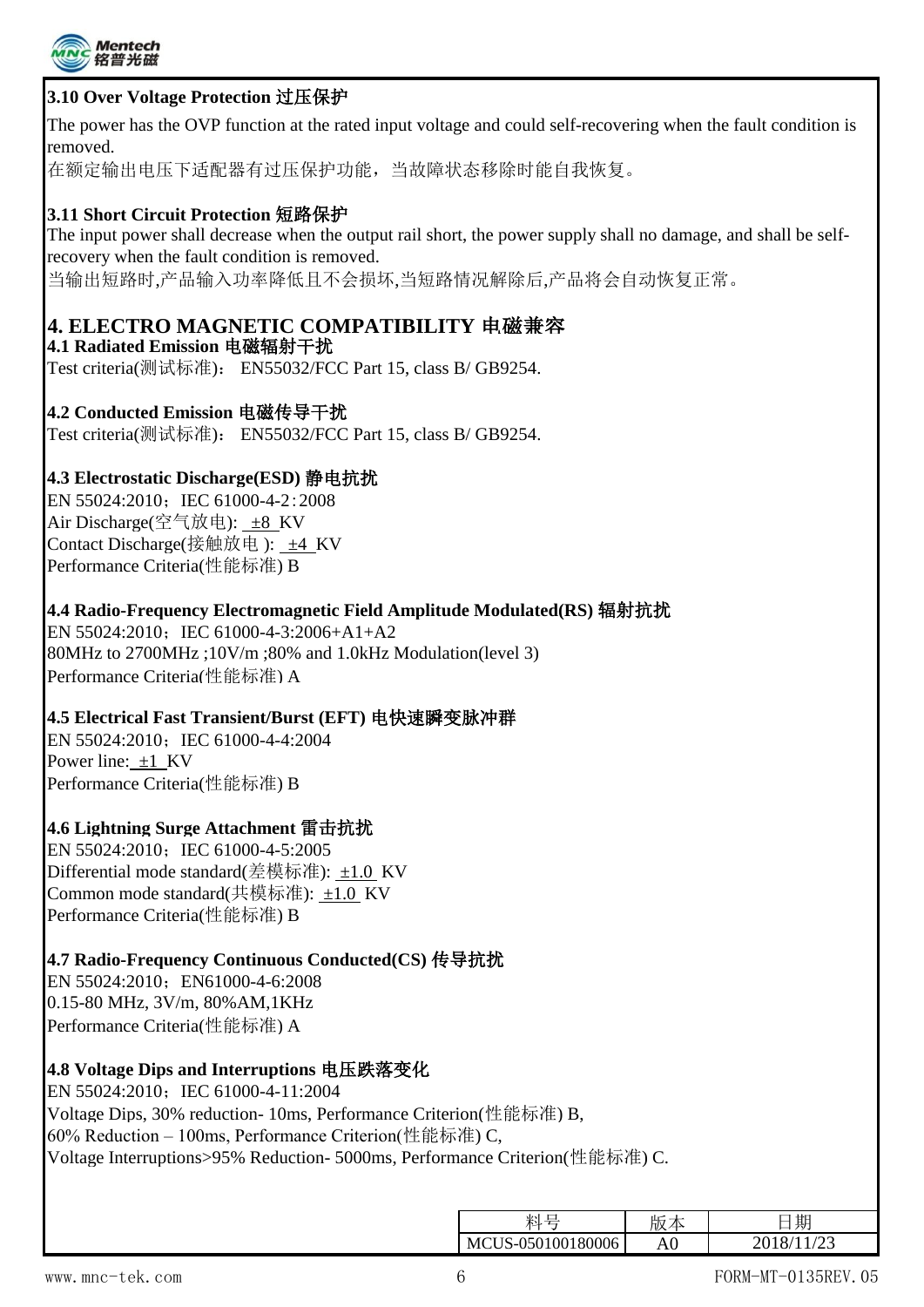

### **5. SAFETY STANDARD** 安规标准

#### **5.1 Safety** 安规

| Item 安规         | Country 国家                | Standard 标准         | Certified Status 状况 |
|-----------------|---------------------------|---------------------|---------------------|
| <b>CCC</b>      | China 中国                  | GB4943              |                     |
| CE              | Europe 欧洲                 | EN60950-1           |                     |
| UL/cUL          | America/Canada 美国/加拿大     | UL60950-1           | <b>Meet</b>         |
| <b>GS</b>       | Gearmany 德国               | EN60950-1           |                     |
| <b>PSE</b>      | Japan $\boxplus \nexists$ | J60950              |                     |
| <b>KCC</b>      | Korean 韩国                 | K60950              |                     |
| CB              | Global 全球                 | IEC60950-1          |                     |
| <b>TUV Mark</b> | United Kingdom 英国         | <b>BS EN60950-1</b> |                     |
| <b>SAA</b>      | Australia 澳大利亚            | AS/NZS60950-1       |                     |
|                 |                           |                     |                     |
|                 |                           |                     |                     |

#### **5.2 HI-POT** 耐压

Primary-to-Secondary: 3000Vac for 60 seconds, the leakage current 5 mA max. 初级到次级:交流3000V持续60秒,漏电流最大 5 mA。

#### **5.3 LEAKAGE CURRENT** 漏电流

 0.25 mA max. at 264Vac/50Hz input. 输入264Vac/50HZ,漏电流最大 0.25 mA。

### **5.4 INSULATION RESISTANCE** 绝缘阻抗

50 M $\Omega$  min, at primary to secondary add a 500Vdc test voltage. 500Vdc,初级对次级最小 50 MΩ。

### **6. ENVIRONMENTAL PERFORMANCES** 环境性能

**6.1 Operating Ambient Temperature: -5**℃ **to + 45** ℃

使用环境温度: -5℃至 + 45 ℃

#### **6.2 Operating Ambient Relative Humidity:5% to 90%R.H**

使用环境相对湿度: 5%至 90% R.H

**6.3 Storage Temperature :-45**℃ **to +75**℃ 储存温度: -45℃ 至 +75℃

#### **6.4 Altitude: Safe use of belowing the sea level 5000 m area.**

适用于海拔 5000 米及以下地区安全使用。

### **7. RELIABILITY** 可靠性

#### **7.1 MEAN TIME BETWEEN FAILURE(MTBF)** 平均无故障时间

The MTBF should not be less than  $\overline{\smash{50000}}$  hours at the temperature of 25°C.(BELLCORE TR-332) 在25℃环境温度下平均无故障时间不小于 50000 小时。(BELLCORE TR-332)

|                   | ᄔ |  |
|-------------------|---|--|
| MCUS-050100180006 |   |  |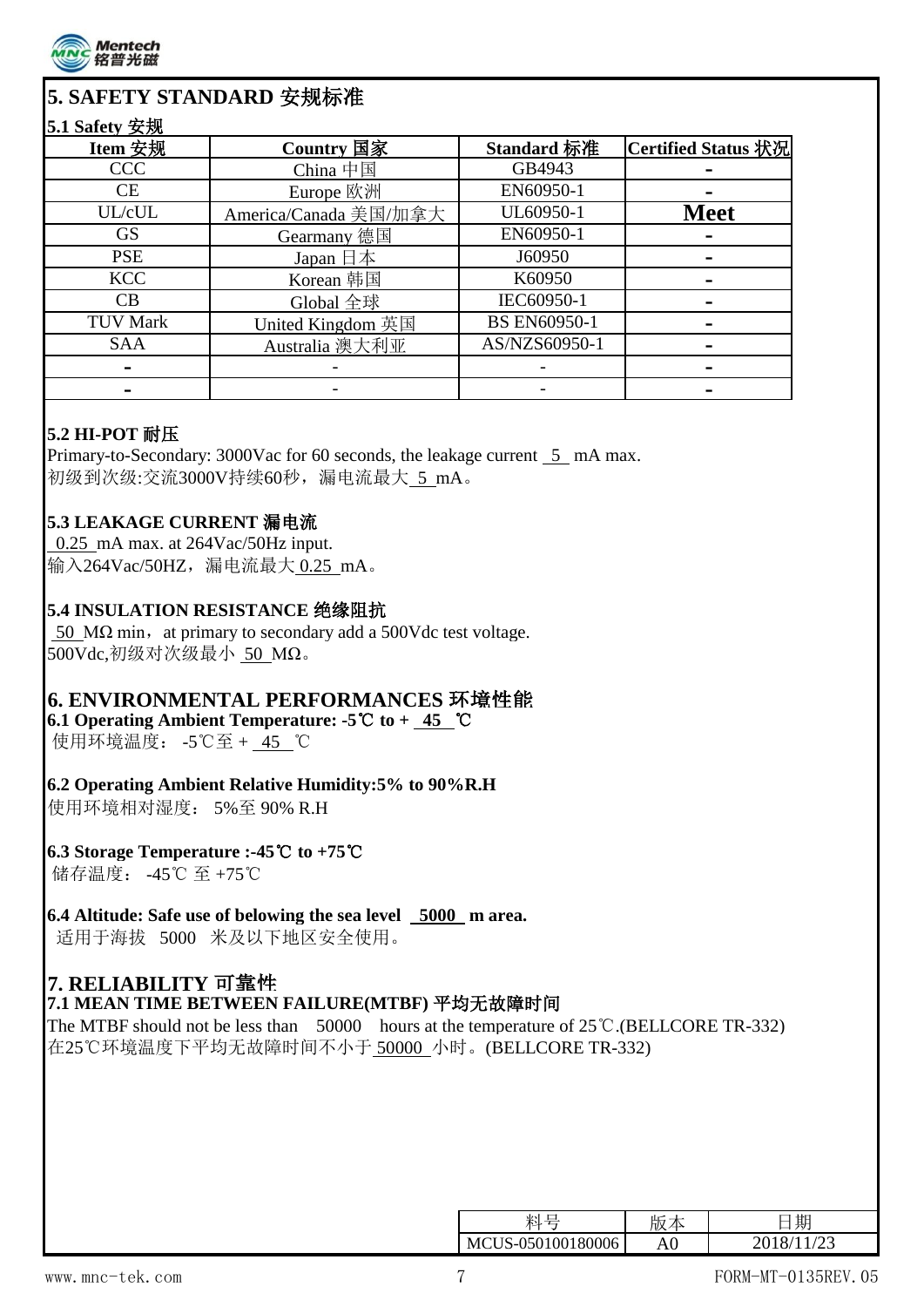

## **8. MECHANICAL** 机械性能

### **8.1 Connector type** 接口类型

AC Input pin 输入插脚: US 2PIN DC Output wire 输出线材: \_\_\_\_\_\_\_\_\_\_\_\_\_\_\_\_\_\_\_\_\_\_; Plug 插头: \_\_\_\_\_\_\_\_\_\_\_\_/

|                |    | $F \rightarrow F$ |
|----------------|----|-------------------|
| MС<br>۱h<br>٦ı | ▴◡ |                   |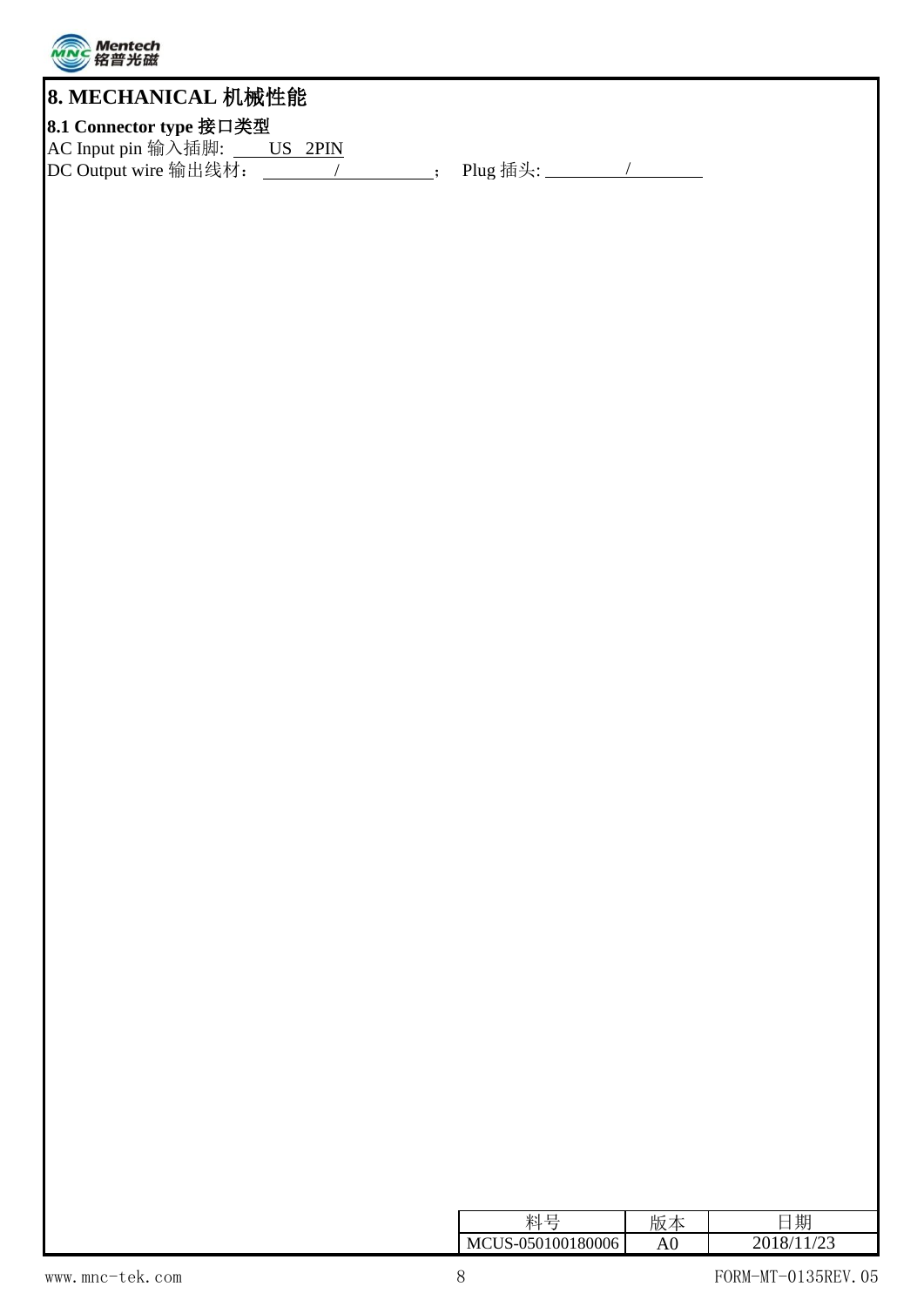



|                                                                                                                                                                                                                                                | 制造厂商(Manufacturer):<br>RYY#WX<br>17: A#自由的数<br>17: A#由来的数据应用,在于条线上<br>21: A#主要控线线系统(1-24线对应A(a)→X(x),25<br>数据集(1-24线对应A(a)→X(x),25<br>35 数据(1-24线对应A(a)→X(x),25<br>35 数据数 2010 12: A1: A2: A5: A5: A5: A5: A5:<br>35 数据数 2010 12: A1: A5: A5: A5: A5: A5: A5:<br>25: A5: A<br>MADE IN CHINA | 规格型号(Model No.):<br>内部科号(Part No.):<br>公司L0G0及名称(Conpay):<br><b>MWG</b> charger                                                                                                                    | INPUT: 100-240V~50/60Hz 0.3A<br>OUTPUT: 5V 1.0A<br><b>MADE IN CHINA.</b><br><b>XMMXXH</b><br><b>LSTD</b><br>E481888 | MODEL NO.: MCUS-050100<br>PN: MCUS-050100180006<br><b>NWC</b><br>charger<br>▓<br>۸<br>$\overline{2}$<br>e |                  |
|------------------------------------------------------------------------------------------------------------------------------------------------------------------------------------------------------------------------------------------------|---------------------------------------------------------------------------------------------------------------------------------------------------------------------------------------------------------------------------------------------------------------------------------------------|----------------------------------------------------------------------------------------------------------------------------------------------------------------------------------------------------|---------------------------------------------------------------------------------------------------------------------|-----------------------------------------------------------------------------------------------------------|------------------|
| GR Code Content: XXXXXXXX00001<br>XXXXXXXX: (8-bits) Wk sheet No.<br>(provide by planning agency)<br>00001: (5-bits) Pipeline No.<br>安规尺寸(Safety symbol si<br><b>ilé</b><br>5.2mm<br>3.0 <sub>mm</sub><br>5.0mm<br>7.0mm<br>ze):<br>爨<br>4.5mm | RYYMWX<br>V: Yeduct meets RoHS<br>V: Yeduct meets RoHS<br>Wy Meek of production<br>X:The line of production<br>OUTPUT: 5V == 1.0A<br>INPUT: 100-240V~50/60Hz 0.3A<br>MADE IN CHINA<br>Y.<br>Ş<br>差<br><b>RYWWX</b><br>LISTED<br>E481558                                                     | MODEL NO.: MCUS-050100<br>PN: MCUS-050100180006<br>MODEL NO. : MCUS-050100<br>PN: MCUS-050100180006<br>PN: MCUS-050100180006<br>MWC<br>charger<br>Ľ<br>$\overline{\Box}$<br>$\mathbf{\widehat{S}}$ |                                                                                                                     |                                                                                                           |                  |
|                                                                                                                                                                                                                                                |                                                                                                                                                                                                                                                                                             | 料号<br>MCUS-050100180006                                                                                                                                                                            |                                                                                                                     | 版本<br>${\rm A0}$                                                                                          | 日期<br>2018/11/23 |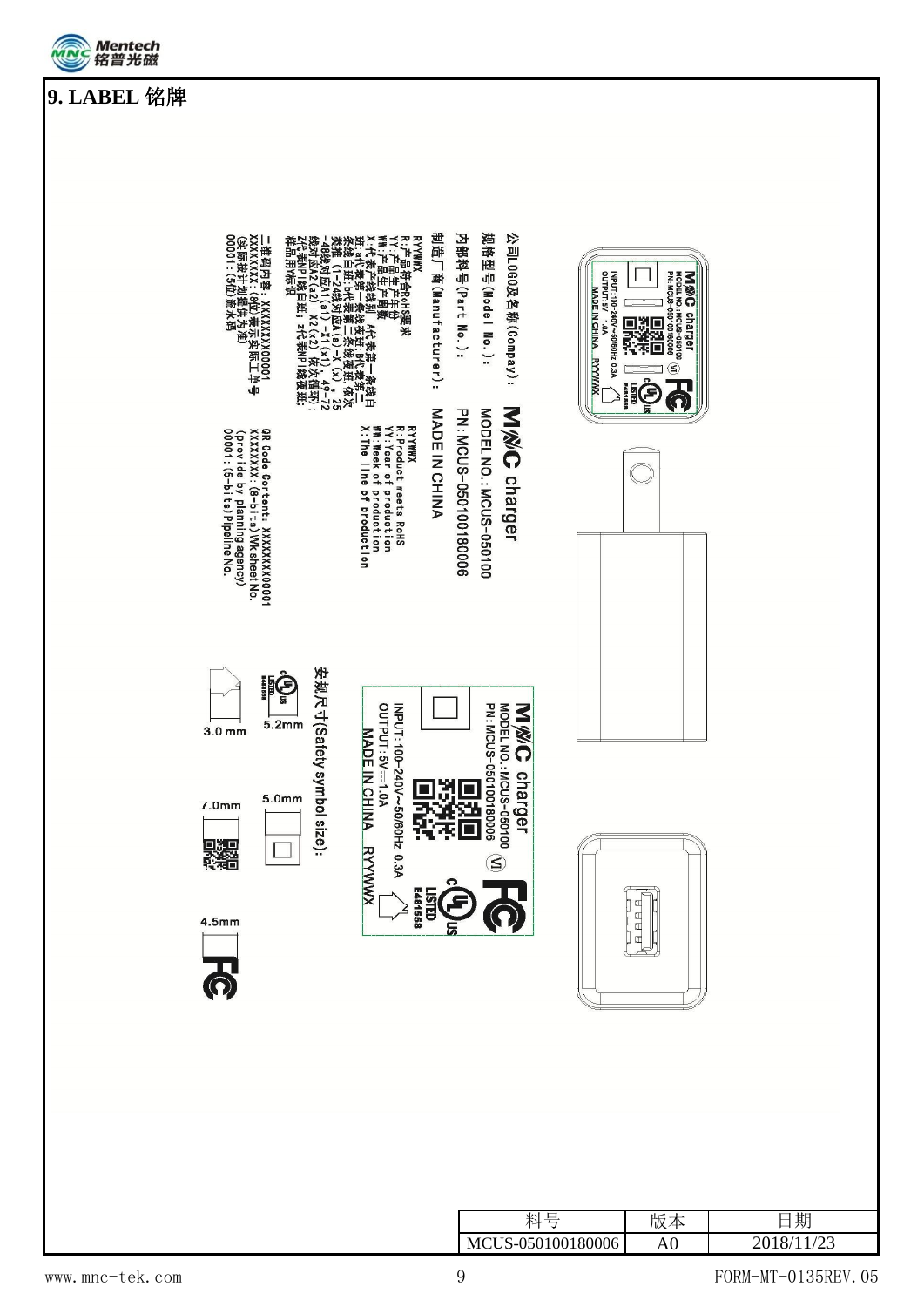



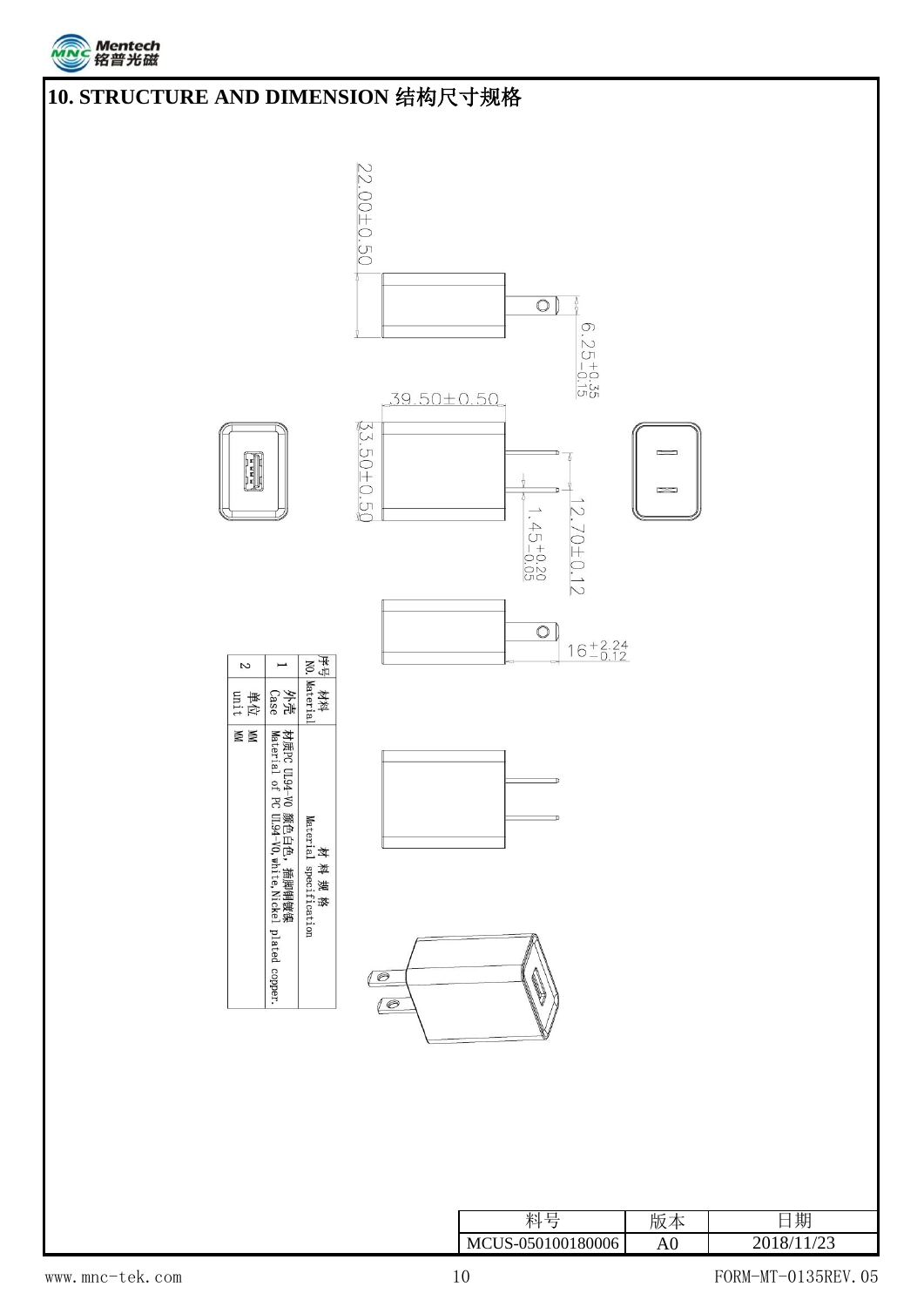